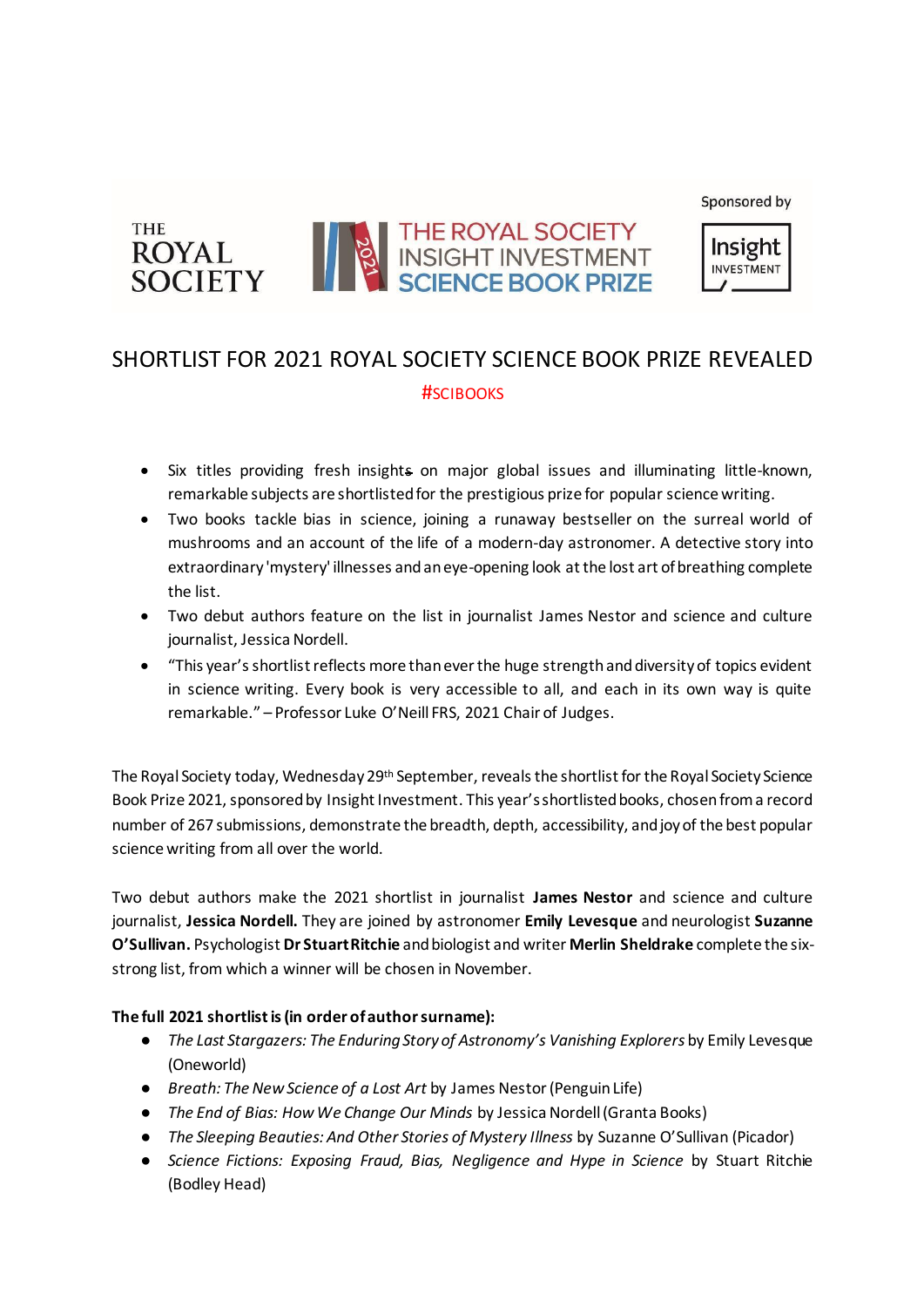● *Entangled Life: How Fungi Make Our Worlds, Change Our Minds and Shape Our Futures* by Merlin Sheldrake (Bodley Head)

Chair of the 2021 judging panel, **Professor Luke O'Neill Osbourn** FRS, Professor of Biochemistry in the School of Biochemistry and Immunology, Trinity Biomedical Sciences Institute at Trinity College Dublin, Ireland, comments:

"This year's shortlist reflects more than ever the huge strength and diversity of topics evident in science writing. Every book is very accessible to all, and each in its own way is quite remarkable. The topics range from an account of what it's like to be a woman in the field of astronomy (which also conveys the enduring fascination we have with the stars), why breathing optimally is so important for our health and well-being, the scientific basis of why we are so biased when it comes to our views, the related topic of fraud and bias in science, mystery illnesses and, finally, the fascinating world of fungi.

"Each is important and compelling, conveying the wonder of science but also highlighting issues that we should all be concerned about. Important, accessible science writing is certainly alive and well with this enthralling list of titles."

Two books take a closer look at the worlds beneath our feet and beyond Earth's atmosphere. In *The Last Stargazers,* **Emily Levesque** reveals the hidden world of stargazing, celebrating the ingenuity and curiosity of the profession, instilling cosmic awe in the reader. In **Merlin Sheldrake**'s *Entangled Life,*  our perspective shifts from the galactic to the fungal, taking the reader on a guided tour of the hidden world that supports and sustains nearly all living systems.

A further two books deal with the human body, its remarkable systems but also its endless mysteries. *Breath* by **James Nestor** explores one of biology's most basic functions, upending what we think we know about breathing and demonstrating how over thousands of years we have learned to do it wrong, with devastating consequences. In *Sleeping Beauties,* **Suzanne O'Sullivan** investigates a series of disparate diagnostic mysteries: psychosomatic illnesses, or medical disorders apparently caused as much by factors of the mind as by the body.

The final two titles set their sights on the limitations and fallibility of scientific practice, highlighting how these can impact our societies and imagining how we might improve them. *Science Fictions* by **Stuart Ritchie** reveals how bias, mistakes and even outright forgery can influence everything from austerity economics to anti-vaccination movements, proposing vital remedies. In *The End of Bias,*  **Jessica Nordell** delves into the cognitive science and social psychology underpinning efforts to create change, and meets some of the pioneers developing new practices, from mindfulness-adopting police to lawyers and educators striving to embed quality from the playroom to the boardroom.

A thirdof the books on the shortlist come from independent publishers, while Penguin Random House has three nominated titles.

For 33 years, the Prize has promoted the accessibility and joy of popular science writing. It has celebrated some truly game-changing reads: books that offer fresh insights on the things that affect the lives we lead and the decisions we make, from neurodiverse perspectives on everyday living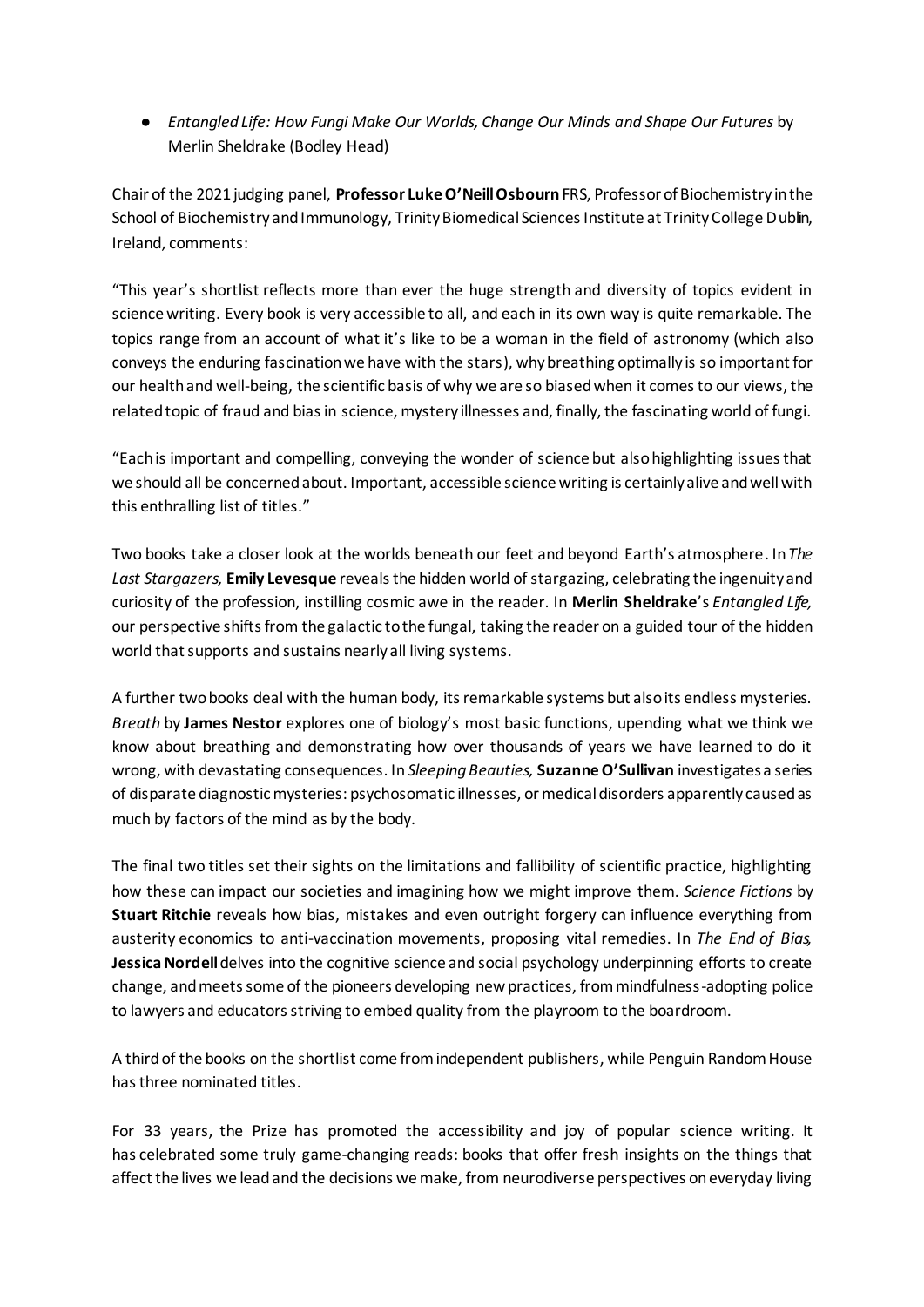(*Explaining Humans* by Dr Camilla Pang, 2020) to gender bias (*Invisible Women* by Caroline Criado Perez, 2019) and the harms humans are wreaking on the planet (*Adventures in the Anthropocene* by Gaia Vince, 2015, and *Six Degrees* by Mark Lynas, 2008). In 2021, the judges renew their search for the most compelling science writing of the last year, at a time when the power of effective science communication is valued more highly than ever before.

Alongside **Professor Luke O'Neill FRS**, the 2021 judging panel comprises: television presenter, **Ortis Deley**; mathematician and Dorothy Hodgkin Royal Society Fellow, **Dr Anastasia Kisil**; author and creative writing lecturer, **Christy Lefteri**, and journalist, writer and film maker, **Clive Myrie**.

The winner of the 2021 Royal Society Science Book Prize, sponsored by Insight Investment, will be revealed at a ceremony in London on 29<sup>th</sup> November. They will receive a cheque for £25,000, with £2,500 awarded to each of the five shortlisted authors.

> **For press queries please contact Tessa Deterding or James Douglas at Riot Communications: 020 3174 0118 / [tessa@riotcommunications.com](mailto:tessa@riotcommunications.com) / [james@riotcommunications.com](mailto:james@riotcommunications.com)**

#### **THE SHORTLIST**

## **1.** *The Last Stargazers: The Enduring Story of Astronomy's Vanishing Explorers* **by Emily Levesque (Oneworld)**

To be an astronomer is to journey to some of the most inaccessible parts of the globe, braving mountain passes, sub-zero temperatures, and hostile flora and fauna. Not to mention the stress of handling equipment worth millions. It is a life of unique delights and absurdities… and one that may be drawing to a close. In *The Last Stargazers*, Emily Levesque reveals the hidden world of the professional astronomer. She celebrates an era of ingenuity and curiosity, and asks us to think twice before we cast aside our sense of wonder at the universe.

**Emily Levesque** is an astronomy professor at the University of Washington. She has won the American Astronomical Society's Annie Jump Cannon Prize and been named an Alfred P. Sloan Research Fellow in Physics. She is the author of two academic works on astrophysics and has written for *Physics Today*. She lives in Seattle.

'*The Last Stargazers* is perfect for anyone who has ever wondered what it's like to actually be an astronomer, or who has dreamt of staring up at the stars. Amidst the stories of mishaps and mistakes is a surprisingly romantic view of the glory of exploration, taken one dark night at a time.' – Dr Chris Lintott, BBC Four - *The Sky at Night*

#### **2.** *Breath: The New Science of a Lost Art* **by James Nestor (Penguin Life)**

There is nothing more essential to our health and well-being than breathing: take air in, let it out, repeat twenty-five thousand times a day. Yet, as a species, humans have lost the ability to breathe correctly, with grave consequences. Drawing on thousands of years of medical texts and recent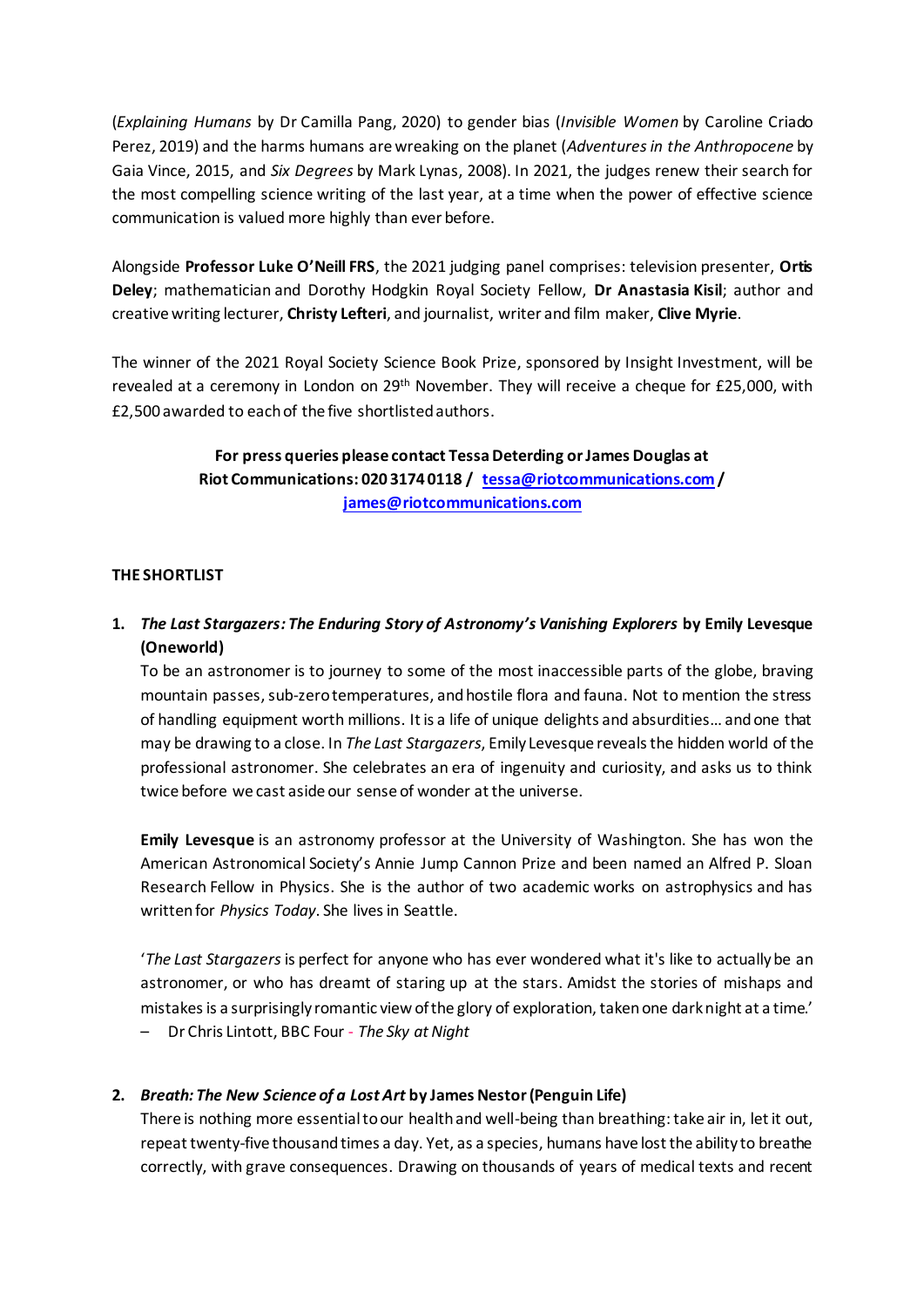cutting-edge studies in pulmonology, psychology, biochemistry, and human physiology, *Breath*  turns the conventional wisdom of what we thought we knew about our most basic biological function on its head.

**James Nestor** has written for *Scientific American*, *Outside Magazine*, *Men's Journal*, National Public Radio, *The New York Times*, and more. His book, *Deep: Freediving, Renegade Science, and What The Ocean Tells Us About Ourselves*, was a finalist for the PEN American Center Best Sports Book of the Year and a BBC Radio 4 Book of the Week. Nestor has appeared on dozens of national radio and television shows, including ABC's Nightline, the CBS Morning News and NPR. He lives and breathes in San Francisco.

'A fascinating scientific, cultural, spiritual and evolutionary history of the way humans breathe and how we've all been doing it wrong for a long, long time.' – Elizabeth Gilbert, author of *Big Magic* and *Eat Pray Love*

#### **3.** *The End of Bias: How We Change Our Minds* **by Jessica Nordell (Granta Books)**

Drawing on 10 years' immersion in the topic of unconscious bias, Jessica Nordell digs deep into the cognitive science and social psychology that underpin efforts to create change, and introduces us to the people who are practising a range of promising methods: the police using mindfulness to regulate high-stress situations; the doctors whose diagnostic checklists help eliminate bias in treatment; the lawyers and educators striving to embed equality all the way from the early-years playroom to the boardroom.

**Jessica Nordell** is an American science and culture journalist. A former writer for public radio and producer for American Public Media, she studied physics at Harvard University and poetry at the University of Wisconsin. She has been researching and writing on unconscious bias for almost a decade and her work has appeared in the *Atlantic*, *New Republic* and *New York Times*, among other publications. She lives in Minneapolis, Minnesota. *The End of Bias* is her first book.

'Despite revolutions in our understanding of bias, we're still much better at documenting the problem than solving it. When it comes to prevention and cure, Jessica Nordell's powerful book is a breakthrough. With state-of-the-art science and gripping narratives, she reveals steps that individuals, groups, and institutions can take to fight prejudice.' – Adam Grant, author of *Think Again*

#### **4.** *The Sleeping Beauties: And Other Stories of Mystery Illness* **by Suzanne O'Sullivan (Picador)**

Inspired by a poignant encounter with the mysterious sleeping refugee children of Sweden, Suzanne O'Sullivan travels the world to visit other communities who have also been subject to outbreaks of so-called 'mystery' illnesses. O'Sullivan hears remarkable stories from a fascinating array of people, and attempts to unravel their complex meaning while asking the question: who gets to define what is and what isn't an illness?

**Dr Suzanne O'Sullivan** has been a consultant in neurology since 2004, first working at the Royal London Hospital and now as a consultant in clinical neurophysiology and neurology at the National Hospital for Neurology and Neurosurgery. She specializes in the investigation of complex epilepsy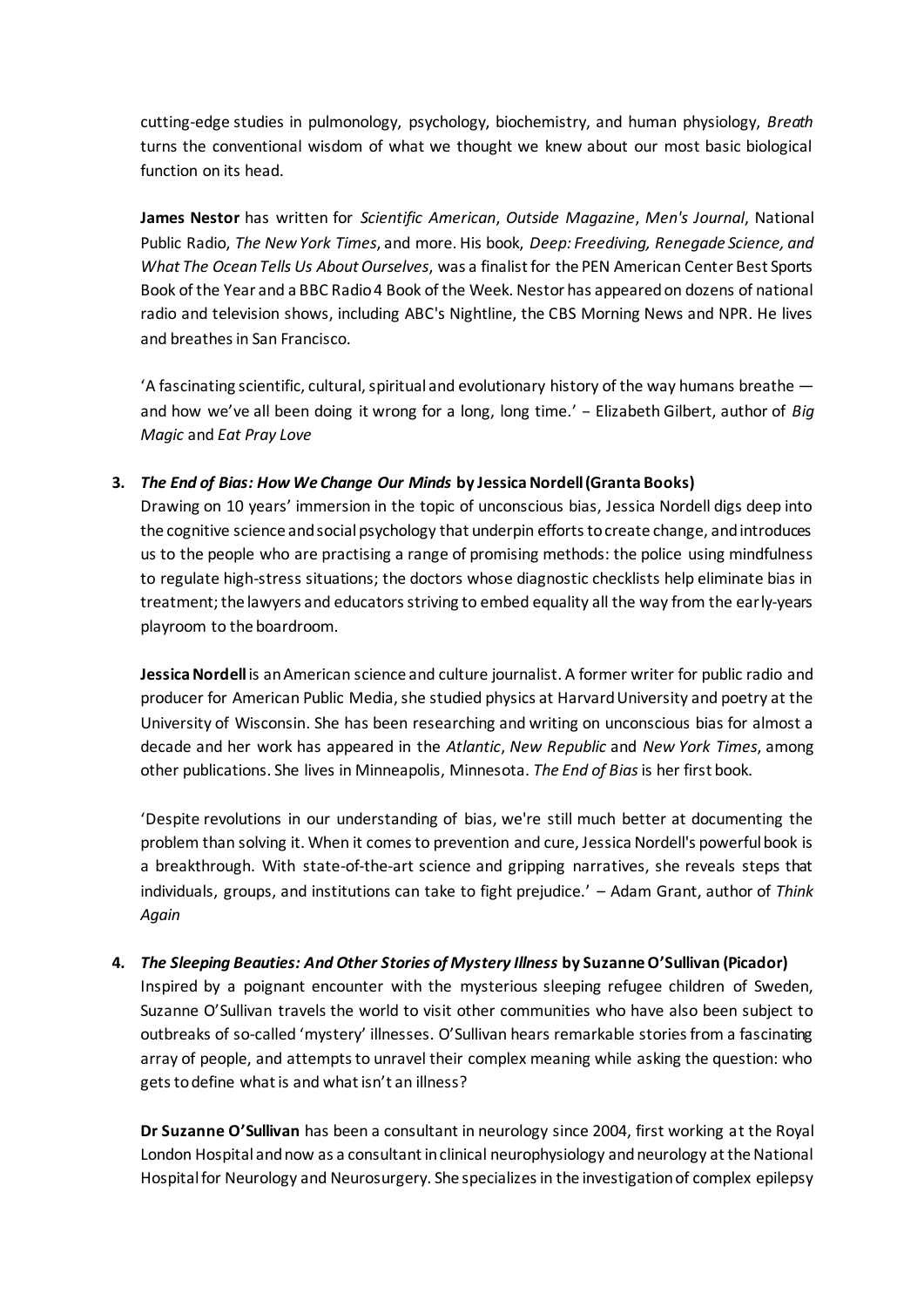and also has an active interest in psychogenic disorders. Suzanne's first book, *It's All in Your Head*, won both the Wellcome Book Prize and the Royal Society of Biology Book Prize and her critically acclaimed*Brainstorm*was published in 2018. She lives in London.

'O'Sullivan travels the world collecting fascinating stories of culture-bound syndromes, which she relays with nuance and sensitivity.' – Alice Robb, *New Statesman*

## **5.** *Science Fictions: Exposing Fraud, Bias, Negligence and Hype in Science* **by Stuart Ritchie (Bodley Head)**

Science is how we understand the world. Yet failures in peer review and mistakes in statistics have rendered a shocking number of scientific studies useless – or, worse, badly misleading. Such errors have distorted our knowledge in fields as wide-ranging as medicine, physics, nutrition, education, genetics, economics, and the search for extraterrestrial life. As *Science Fictions* makes clear, the current system of research funding and publication not only fails to safeguard us from blunders but actively encourages bad science – with sometimes deadly consequences.

**Dr Stuart Ritchie** is a Lecturer at the Institute of Psychiatry, Psychology and Neuroscience at King's College London and winner of the 2015 'Rising Star' award from the Association for Psychological Science. He has written for *The Times, Spectator, Washington Post, Wired, Literary Review* and *Aeon*, and has appeared on BBC Radio 4 programmes *The Infinite Monkey Cage, More or Less* and *Bringing Up Britain.* He lives in London.

'We should listen to this warning about how neophilia and hype is ruining research... Ritchie has a gift for turning boring statistical processes into thrilling detective stories.' – *The Times*

## **6.** *Entangled Life: How Fungi Make Our Worlds, Change Our Minds and Shape Our Futures* **by Merlin Sheldrake (Bodley Head)**

The more we learn about fungi, the less makes sense without them. They can change our minds, heal our bodies and even help us avoid environmental disaster; they are metabolic masters, earthmakers and key players in most of nature's processes. In *Entangled Life*, Merlin Sheldrake takes us on a mind-altering journey into their spectacular world and reveals how these extraordinary organisms transform our understanding of our planet and life itself.

**Merlin Sheldrake** is a biologist and a writer. He received a Ph.D. in Tropical Ecology from Cambridge University for his work on underground fungal networks in tropical forests in Panama, where he was a predoctoral research fellow of the Smithsonian Tropical Research Institute. He is a musician and keen fermenter. *Entangled Life* is his first book. He lives in London.

'Reads like an adventure story ... wondrous ... beguilingly weaves together lived experience and scientific research' – *Sunday Times*

#### **NOTES TO EDITORS**

**1. About the Royal Society:**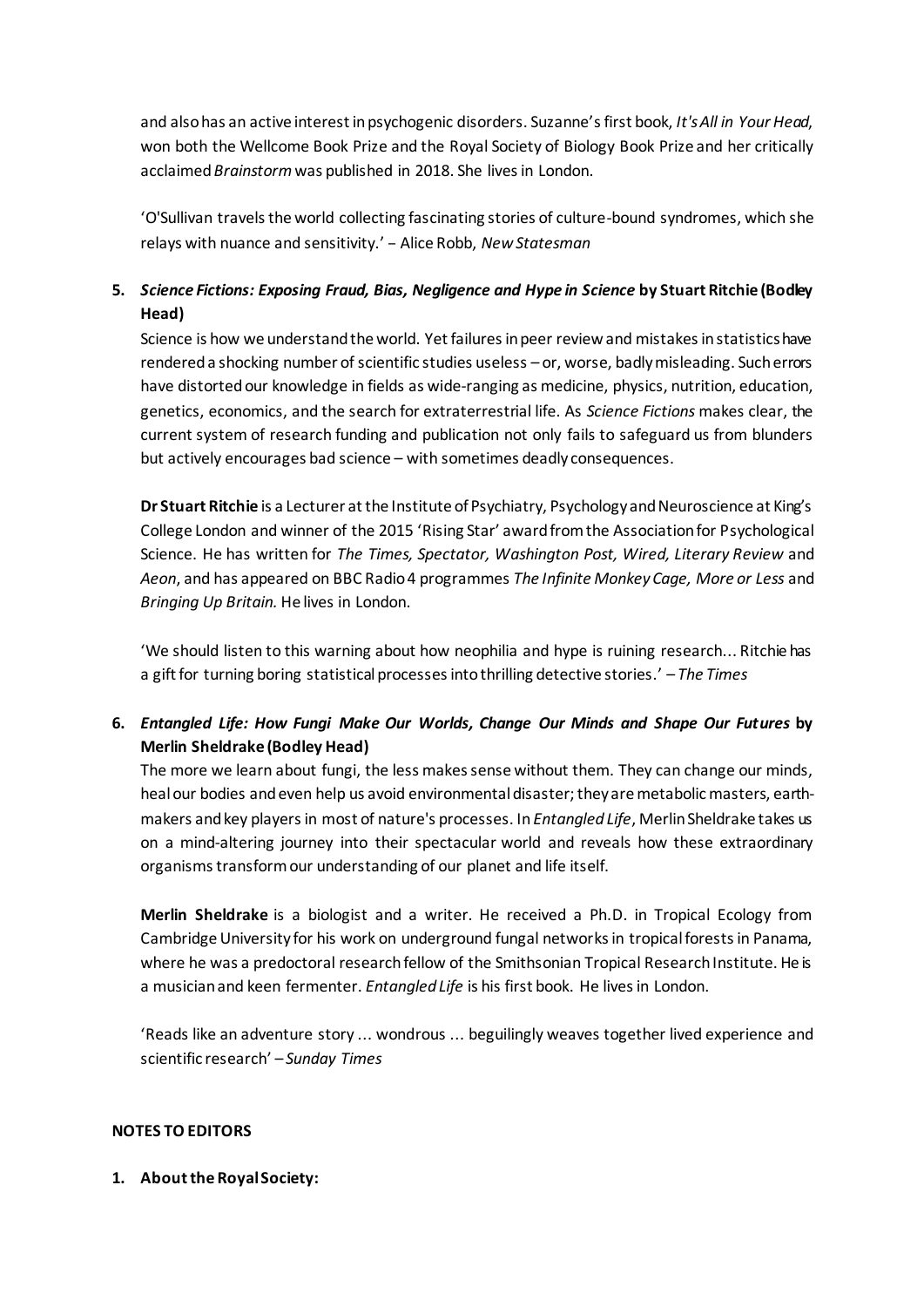The Royal Society is a self-governing Fellowship of many of the world's most distinguished scientists drawn from all areas of science, engineering, and medicine. The Society's fundamental purpose, reflected in its founding Charters of the 1660s, is to recognise, promote, and support excellence in science and to encourage the development and use of science for the benefit of humanity.

Follow the Royal Society on Twitter (@royalsociety) or on Facebook [\(facebook.com/theroyalsociety\)](https://www.facebook.com/theroyalsociety).

### **2. About the sponsor:**

Insight Investment is a leading global investment manager, founded in 2002 and headquartered in London. Insight primarily manages money for pension schemes by providing liability-driven investment strategies and investing in fixed income and currency and multi-asset. Insight takes responsible investment seriously and believes that ESG issues are important drivers of investment value. A founding signatory to the UN Principles for Responsible Investment (PRI) in 2006, in 2020 Insight achieved A+ ratings across all the relevant categories in the PRI survey, reflecting our ongoing commitment to integrating responsible investment practices across all aspects of our business.

More information about Insight Investment can be found at: **[www.insightinvestment.com](http://www.insightinvestment.com/)**

**3. About the judges** (in alphabetical order by surname)**:**

#### **Ortis Deley**

Ortis Deley is in his ninth year of hosting Channel 5's *The Gadget Show.* As well as appearing on our screens weekly on *The Gadget Show*, Ortis has also been part of Channel 5's *Police Interceptors*team, presenting specials both alone and alongside Rick Edwards. He also contributed to *Ancient Top 10* for the History Channel, a programme which looked at the origins of technology.

Having started his career on Trouble TV as a main anchor, Deley then moved across to CBBC as the anchor on the very popular *Short Change.* Quickly becoming part of the CBBC family, he went on to present *Why 5, X-perimental, Making It, Xchange* and *Live & Kicking*, all for CBBC. Deley's love of science and technology began when he was a child who was very much into sci-fi and comic books. He also has an honours degree in Pharmacy and is a qualified personal trainer.

#### **Anastasia Kisil**

Dr Anastasia Kisil is a Dorothy Hodgkin Royal Society Fellow, working on mathematical methods in acoustics and metamaterials. Her research interest is motivated by the need to find new ways to decrease noise pollution. She is particularly interested in looking at adaptations found in nature, for example, in silent flight of owls. She previously briefly held the Dame Kathleen Ollerenshaw Fellowships also at University of Manchester. Prior to that she was awarded a stipendiary three-year Research Fellowship at Corpus Christi College, University of Cambridge. Dr Kisil has obtained her master's and PhD degree from Trinity College, Cambridge. She regularly organises and leads networking events and conferences supported by major scientific bodies, such as a one-month Isaac Newton Institute programme, ICMS webinars and BIRS scientific program. Additionally, she is leading a special interest group in EPSRC UK Acoustics Network and the newly established EPSRC UK Metamaterials Network.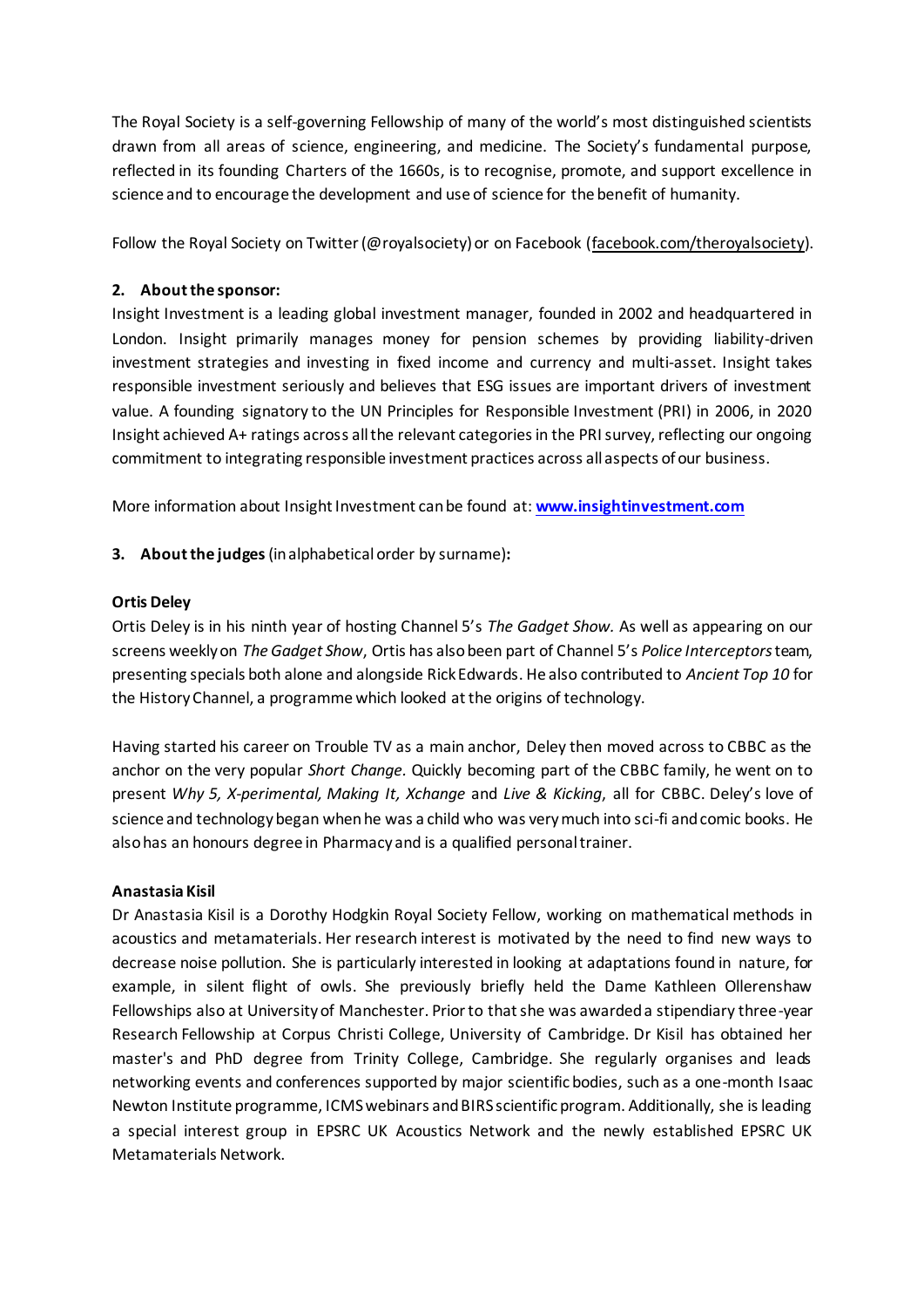#### **Christy Lefteri**

Brought up in London, Christy Lefteri is the child of Cypriot refugees. She is a lecturer in creative writing at Brunel University. Her novel, *The Beekeeper of Aleppo*, is an international bestseller, selling well over a million copies worldwide and published in over 40 countries. *The Beekeeper of Aleppo*won The Aspen Literary Prize (for an influential work of fiction that illuminates a vital contemporary issue and demonstrates the transformative power of literature on thought and culture). It was the runner up for The Dayton Literary Prize and won the Prix de l'Union Interalliée for Best Foreign novel in France. Lefteri's new novel, *Songbirds*, was published in the UK on 6th July 2021.

#### **Clive Myrie**

Clive Myrie is a multi-award-winning journalist, writer and film maker, and one of the BBC's most experienced foreign affairs correspondents, having served as Asia, Africa, Washington and Europe Correspondent. He is now a regular presenter of the One, Six and Ten O'Clock News bulletins on BBC One, and of news shows on the BBC News Channel. As well as making domestic and foreign affairs features for BBC News, he also makes programmes for Radio 4 and *Panorama*. His numerous awards include three Royal Television Society Awards, including this year both Journalist of the Year and Presenter of the Year. Myrie was born in Bolton, Lancashire and studied law at the University of Sussex.

#### **Luke O'Neill (Chair)**

Luke O'Neill is Professor of Biochemistry in the School of Biochemistry and Immunology, Trinity Biomedical Sciences Institute at Trinity College Dublin, Ireland. He is a world expert on innate immunity and inflammation. He is listed by Thompson Reuters/Clarivates in the top 1% of immunologists in the world, based on citations per paper. He is a member of the Royal Irish Academy, EMBO (European Molecular Biology Organisation) and a Fellow of the Royal Society.

His awards include the Royal Dublin Society / *Irish Times* Boyle Medal for scientific excellence, the Royal Irish Academy Gold Medal for Life Sciences, The Society for Leukocyte Biology (SLB) Dolph O. Adams award and the European Federation of Immunology Societies Medal.

Luke also has a passion for communicating science to the public. He has a weekly radio slot on *The Pat Kenny Show* on Newstalk in Ireland. He has published 3 best-selling books with Gill Publishers: *Humanology: a scientist's guide to our amazing existence*; *The Great Irish Science Book*; and *Never Mind the B#ll\*cks Here's the Science*, which was a winner at the Irish Book Awards in 2020.

#### **4. About the prize:**

Set up in 1988 as the "Science Book Prizes", the Royal Society Science Book Prize, sponsored by Insight Investment, was named the Rhône-Poulenc Prizes for Science Books from 1990 - 2000, the Aventis Prizes for Science Books from 2001 – 2006, the Royal Society Prize for Science Books from 2007 – 2010 and the Royal Society Winton Prize for Science Books from 2011 – 2015.

#### **5. Complete list of past winners of the Prize:**

● 2020: *Explaining Humans: What Science Can Teach Us about Life, Love and Relationships* by Camilla Pang